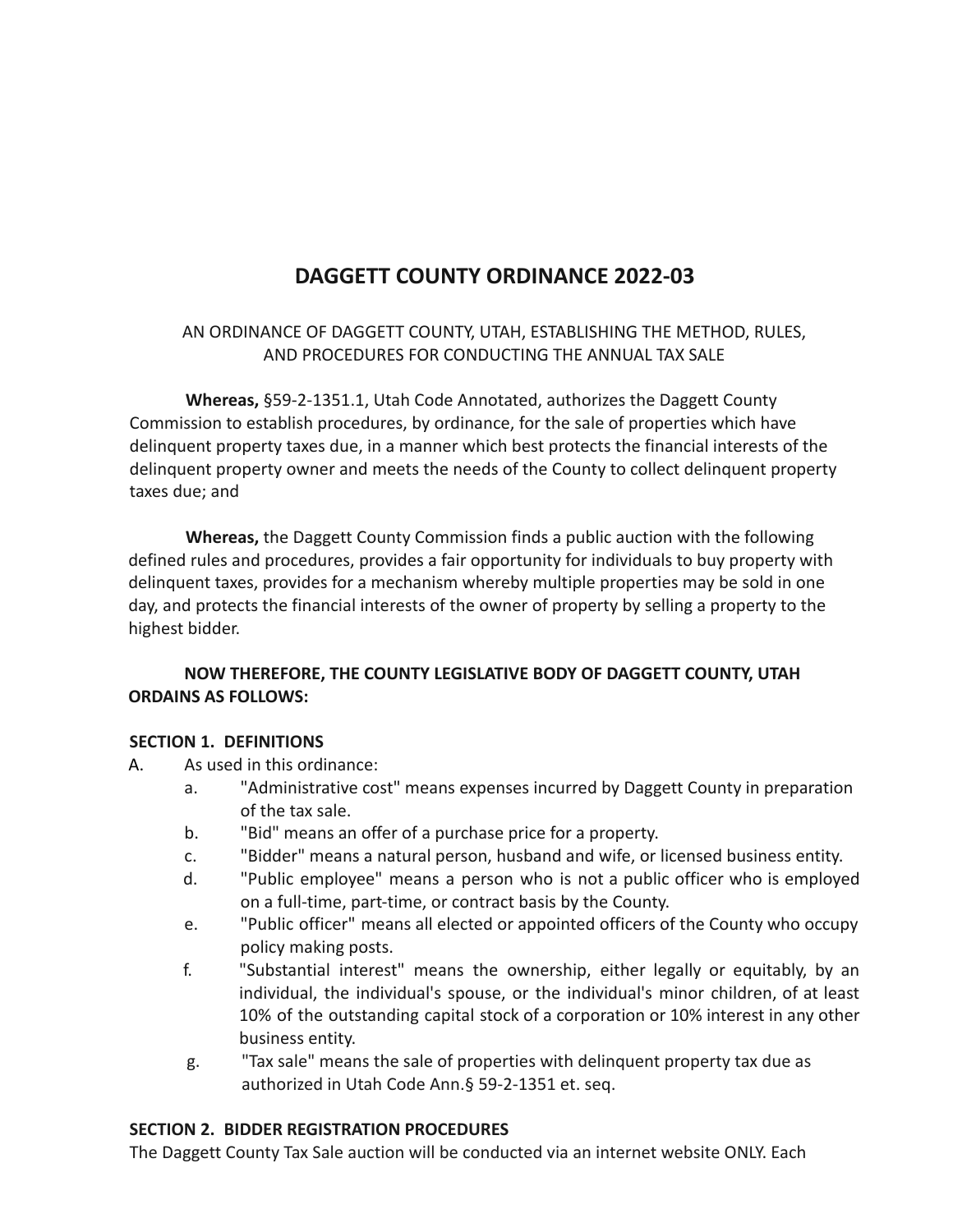bidder must register with the online company conducting the Tax Sale. The name of the auction company will be indicated on the County website. Bid deposits may be necessary to register as a bidder. This process must be completed no later than the date and time indicated on the County Website or the official Notice of the Daggett County Tax Sale.

The County nor the online auction company can or will be held responsible for late or misdirected bid deposits, proxy bids or any other transmission, mailing, email or other correspondence necessary to participate in the bidding.

## **SECTION 3. REDEMPTION RIGHTS AND PROCEDURES**

A property may be redeemed on behalf of the record owner, by any person, at any time prior to the start of the Tax Sale, on the scheduled date. Property is redeemed by paying to the County Treasurer, all delinquent taxes, interest, penalties, and administrative costs which have accrued on the property. Paying the delinquent amount does not grant ownership to the individual(s) or party(s) paying all delinquent taxes, interest, penalties and administrative costs. This only removes the property from the Tax Sale.

# **SECTION 4. PROHIBITED CONDUCT**

Collusive bidding is not permitted. Collusive bidding means to conspire to rig bids or fix prices to make it difficult or impossible for other individuals to take part in the bidding process.

## **SECTION 5. CONFLICT OF INTEREST PROHIBITIONS AND DISCLOSURE REQUIREMENTS**

Every public officer or public employee who purchases or has a substantial interest in any business entity which purchases property at the tax sale must disclose said interest in a sworn statement filed with the Daggett County Clerk. A copy of said disclosure must be provided to the Daggett County Commission, Daggett County Attorney's Office, and in the case of a public employee, their immediate supervisor. These disclosures are public information and shall be available to the public for inspection.

No public official or public employee may have a personal investment in a business entity which will create a substantial conflict between his private interests and the duties of his public office or employment in relation to the tax sale.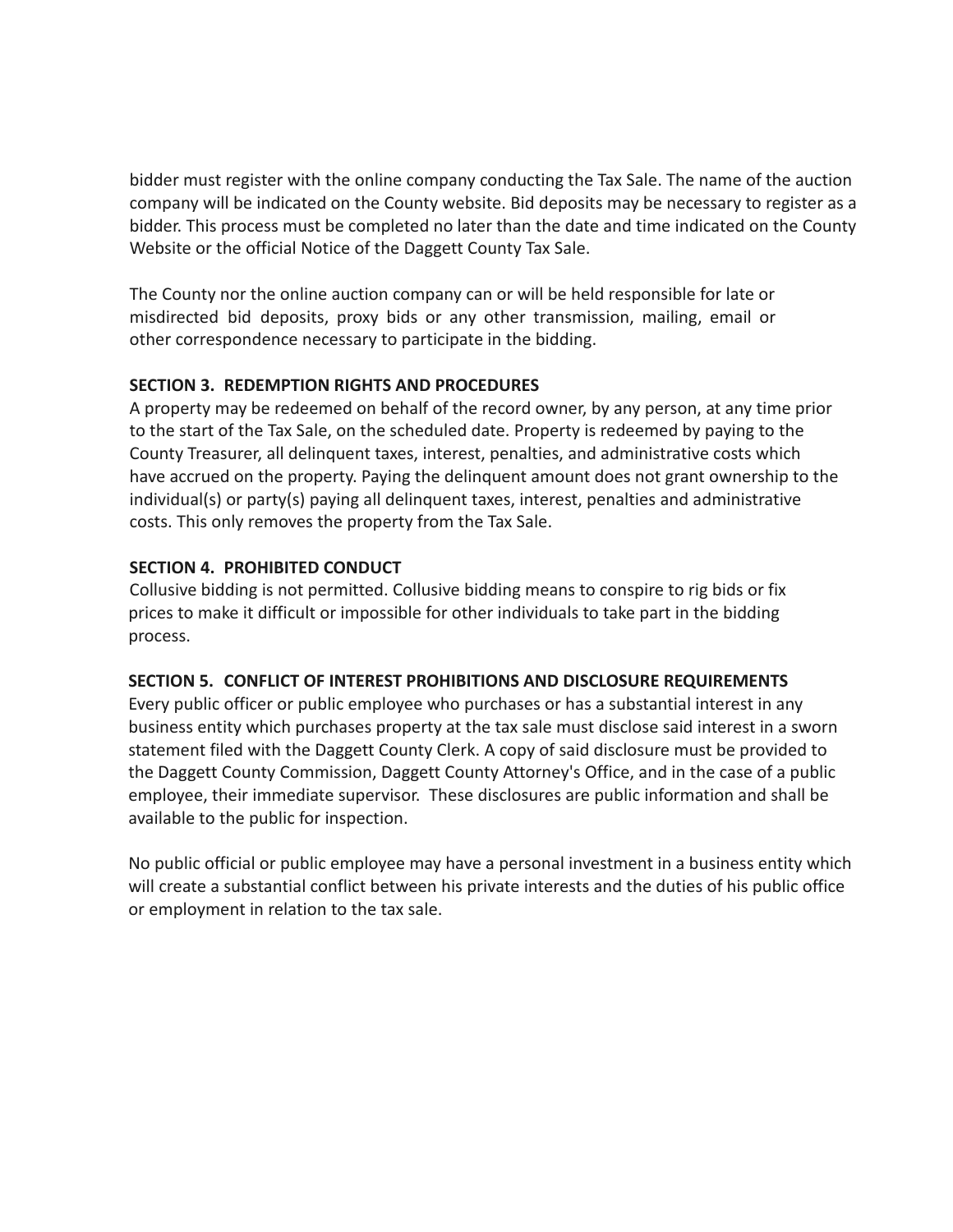## **SECTION 6. CRITERIA FOR ACCEPTING OR REJECTING BIDS**

All bidding shall be conducted through the online company conducting the Tax Sale for the County. Bidding will advance in increments of a minimum of \$100 or as indicated on each parcel listed for sale with the minimum acceptable bid starting at the total amount of past due taxes, penalties, interest, and administrative fees.

All bids shall be considered conditional, whether or not the bid is contested, until reviewed and accepted by the Board of County Commissioners acting at a regularly scheduled Commission meeting.

The County reserves the right to reject any and/or all bids.

## **SECTION 7. SALE RATIFICATION PROCEDURES**

The Daggett County Auditor, or assigned Deputy, shall present the results of the May Tax Sale no later than two regularly scheduled County Commission meetings after the sale. The County Auditor, or assigned Deputy, will inform the commission regarding the number of properties sold, the number of properties struck off to the County, and the high bid amount for each property offered for sale at the tax sale.

The County Commission may ratify the results of the tax sale after hearing the details offered by the Daggett County Auditor or assigned Deputy.

## **SECTION 8. CRITERIA FOR GRANTING BIDDER PREFERENCE**

All bidders have an equal opportunity to offer a bid on properties. Bids may be placed incrementally, or by "Auto Bid," in which a bidder's maximum offer is confidentially recorded by the system. Bidders who make a bona fide bid in the highest amount for a property become the successful bidder of the property auction.

## **SECTION 9. METHOD AND PROCEDURE OF PAYMENT, FEES AND PREMIUMS**

All bids are an irrevocable offer to purchase the property in question. A bidder is legally and financially responsible for all properties bid upon. Payment in full by certified check/money order or wire transfer will be required no later than three (3) business days after the Tax Sale closes, unless otherwise advertised. No personal checks will be accepted and no financing is available. Other payment methods may be accepted depending on the on-line bid company's rules.

A minimum \$40 recording fee is required in addition to the winning bid. Premiums charged by the online auction company may be associated with the sale of properties. This amount will be added to the winning bid and will be included in the total purchase price paid by the Buyer to the Seller. If the payment policy is not adhered to, the successful bidder will be considered in default. In the event of a default or other failure to pay, any deposits will be forfeited to the Daggett County Treasurer and the defaulting bidder will be banned from participation in all future tax sales. The DaggettCounty Treasurer reserves the right to pursue all available legal remedies against a non-paying bidder.

#### **SECTION 10.PROCEDURES FOR CONTESTING BIDS AND SALES**

Any person wishing to contest any action taken in connection with the Daggett County Tax Sale must present such protest to the Daggett County Commission, through the Daggett County Clerk's Office in writing, within ten (10) calendar days of the completion of the sale.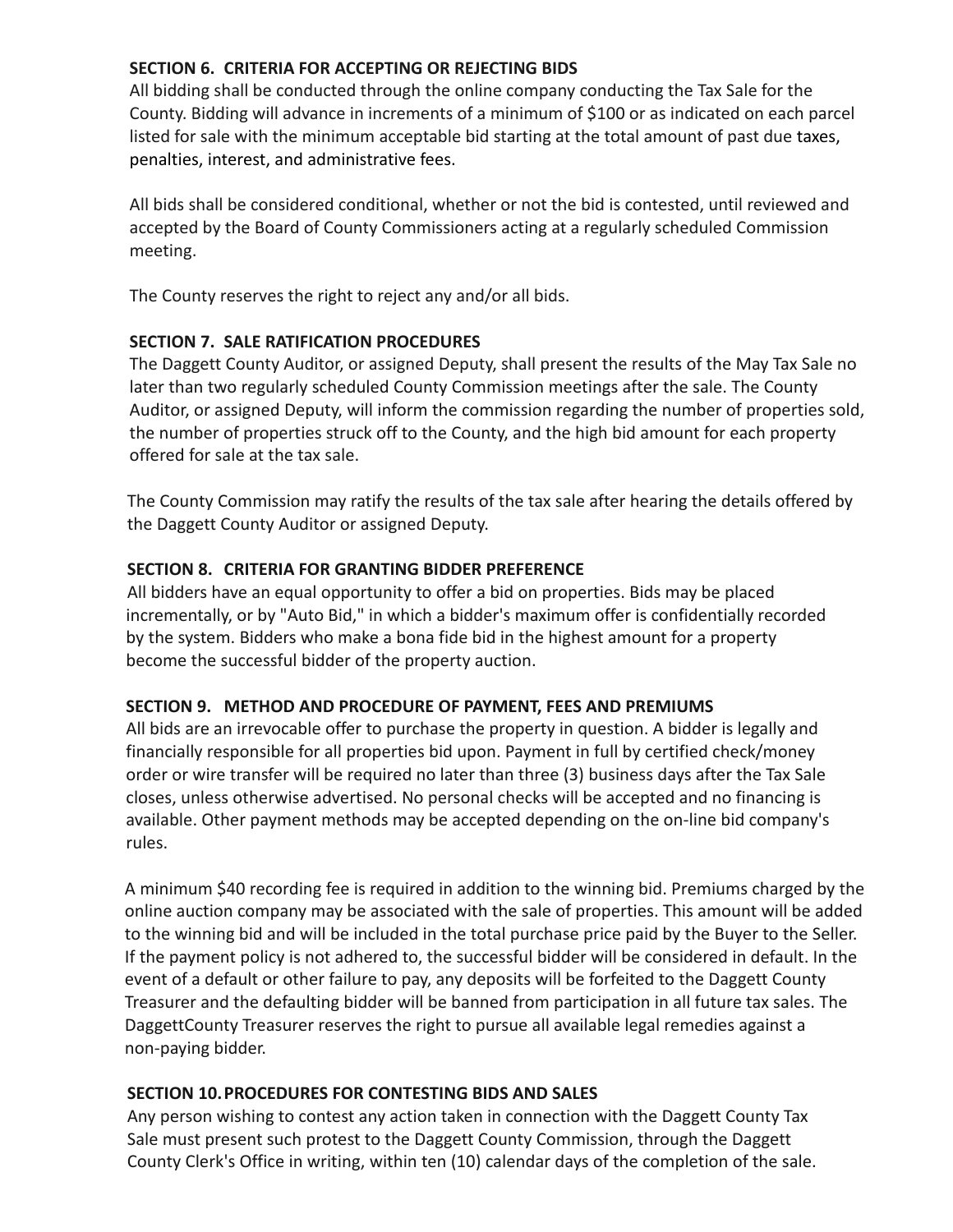Protests may be hand delivered or mailed to the County Clerk's Office at:

Daggett County Clerk P.O. Box 219 Manila, UT 84046

#### **SECTION 11. CRITERIA FOR STRIKING PROPERTIES TO THE COUNTY**

Any parcel which does not receive a minimum bid shall be struck off to Daggett County. Parcels struck off to the County may be available for sale through the Daggett County Clerk's Office when approved by the Daggett County Commission.

Upon any final bid being rejected, the parcel may be offered to a bidder who offered the second highest bid in the amount of that bid. If the second highest bidder rejects the offer, the property shall be struck off to Daggett County.

#### **SECTION 12. PROCEDURES FOR DISCLOSING PROPERTIES WITHDRAWN FROM THE SALE**

The Auction website will update the list of properties as often as possible, until the week leading up to the tax sale, then it will update once a day until the start of the sale. The Daggett County website will be updated daily with any changes in the available properties.

Any properties which are redeemed or removed immediately prior to the beginning of the live auction the day of the Tax Sale, will be stricken and removed from live bidding prior to the close of the bid group.

#### **SECTION 13. DISCLAIMER BY COUNTY WITH RESPECT TO TAX SALE PROCEDURES**

Properties sold via the online Daggett County Tax Sale shall be conveyed by Auditor's Tax Deed. This form of deed is not a warranty deed. No warranty or guarantee is made, expressed or implied, relative to the title, location, or condition of properties for sale. In addition, the County assumes no responsibility, implied or otherwise, that tax sale properties are in compliance with zoning ordinances, mining and reclamation regulations, building codes and permits, and/or any other applicable regulations or permits. In addition, Daggett County makes no warranties or representations as to whether the property is buildable or developable.

Any property sold pursuant to the Tax Sale is without guarantee or warranty whatsoever as to correctness of ownership, size, boundaries, location, structures or lack of structures upon the land, liens, titles, or any other matter or thing whatsoever. Daggett County does not warrant or represent that any property purchased during the Tax Sale is habitable or in any particular condition.

Daggett County also makes no warranties or representations regarding the accuracy of the assessment of the property or accuracy of the legal description of the real estate or improvements thereon. It is the responsibility of the bidder to determine the physical aspects of the property, its geographical location, and accessibility. Daggett County makes no warranties regarding the availability, validity, or existence of water rights associated with any of the properties sold during the tax sale.